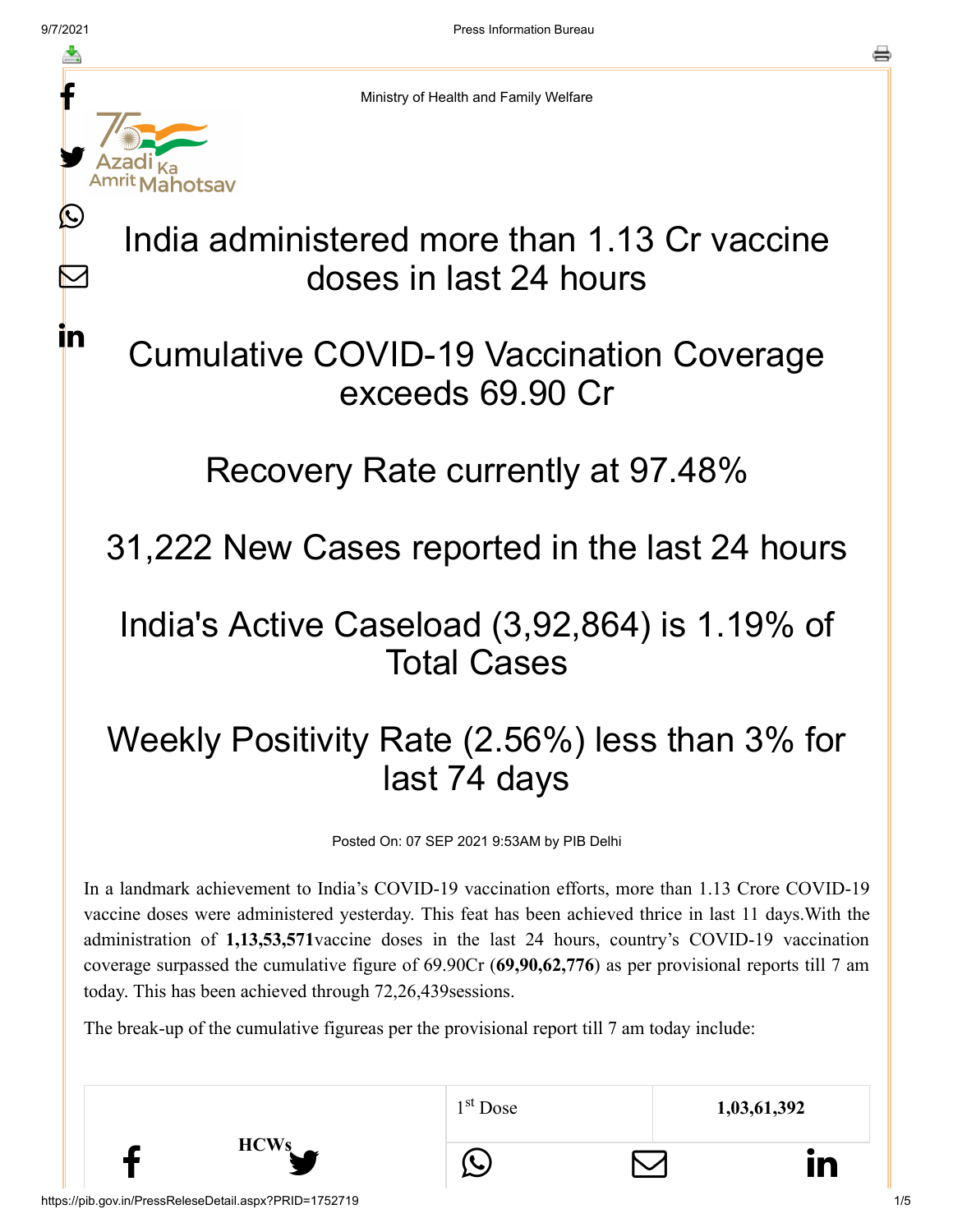9/7/2021 Press Information Bureau

| f                         | $2nd$ Dose           | 85,01,490    |
|---------------------------|----------------------|--------------|
|                           | 1 <sup>st</sup> Dose | 1,83,31,433  |
| <b>FLWs</b><br>$\bigcirc$ | $2nd$ Dose           | 1,36,58,274  |
|                           | $1st$ Dose           | 27,76,44,784 |
| Age Group 18-44 years     | $2nd$ Dose           | 3,59,16,927  |
| in                        | $1st$ Dose           | 13,80,26,694 |
| Age Group 45-59 years     | $2nd$ Dose           | 5,89,70,434  |
|                           | $1st$ Dose           | 9,03,51,520  |
| Over 60 years             | $2nd$ Dose           | 4,72,99,828  |
| <b>Total</b>              | 69,90,62,776         |              |

The Union Government is committed to accelerating the pace and expanding the scope of COVID-19 vaccination throughout the country.

The recovery of**42,942** patients in the last 24 hours has increased the cumulative tally of recovered patients (since the beginning of the pandemic) to **3,22,24,937.**

 $f$   $\rightarrow$   $\circ$   $\quad \circ$  in

Consequently, India's recovery rate stands at **97.48%**.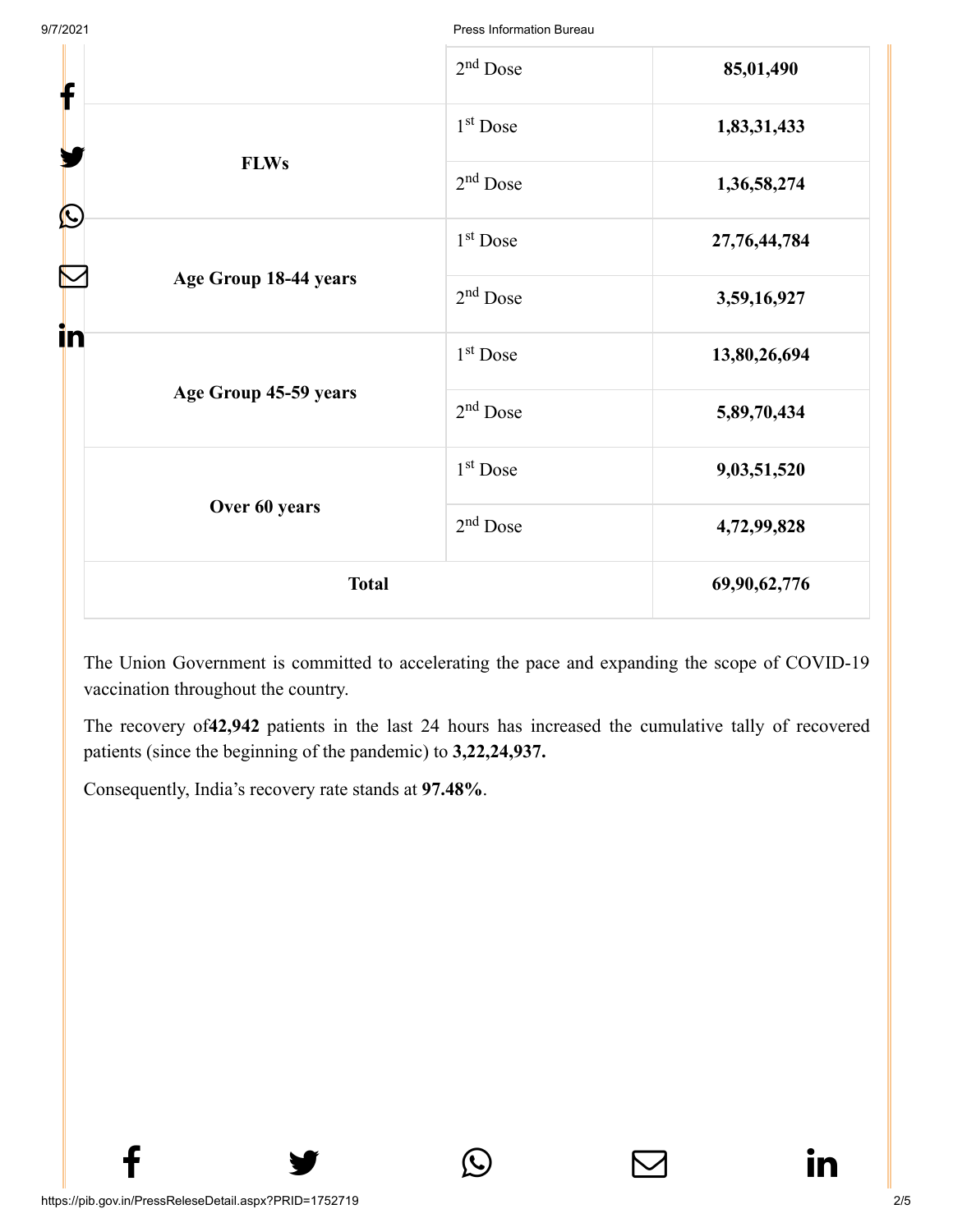9/7/2021 Press Information Bureau



Sustained and collaborative efforts by the Centre and the States/UTs continue the trend of less than 50,000 Daily New Cases that is being reported for 72 consecutive days now.

31,222 new cases were reported in the last 24 hours.



The Active Caseload is presently**3,92,864.** Active cases presently constitute **1.19%** of the country's total Positive Cases.

 $f$   $\rightarrow$   $\circ$   $\quad \circ$  in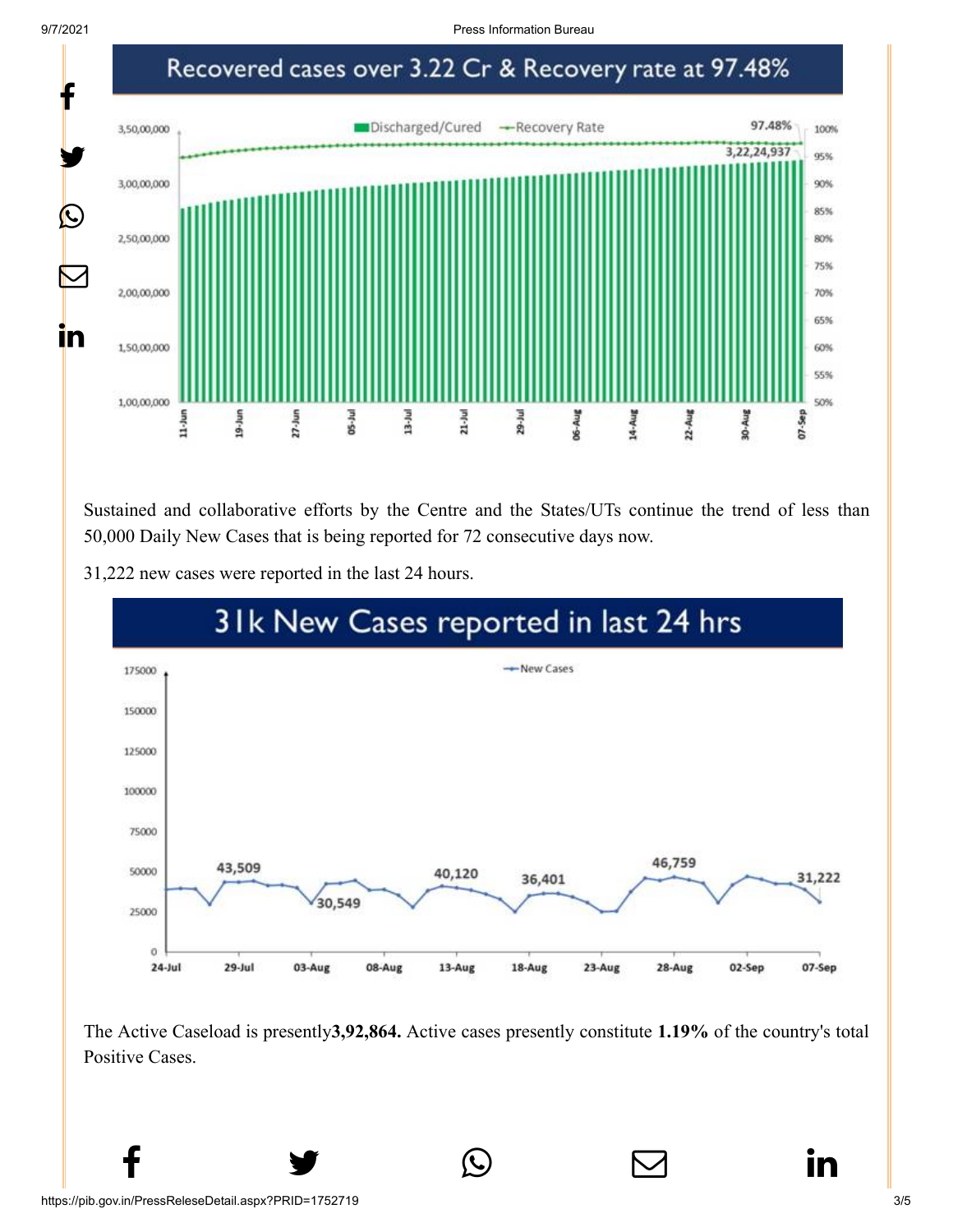

9/7/2021 Press Information Bureau



The testing capacity across the country continues to be expanded. The last 24 hours saw a total of 15,26,056tests being conducted. India has so far conducted over **53.31 Cr (53,31,89,348**) cumulative tests.

While testing capacity has been enhanced across the country, **Weekly Positivity Rate at 2.56% remains less than 3% for the last 74 days now.** The **Daily Positivity rate dips to2.05%.** The daily Positivity rate has remained below3% for last 8 days and below 5% for 92 consecutive days now.